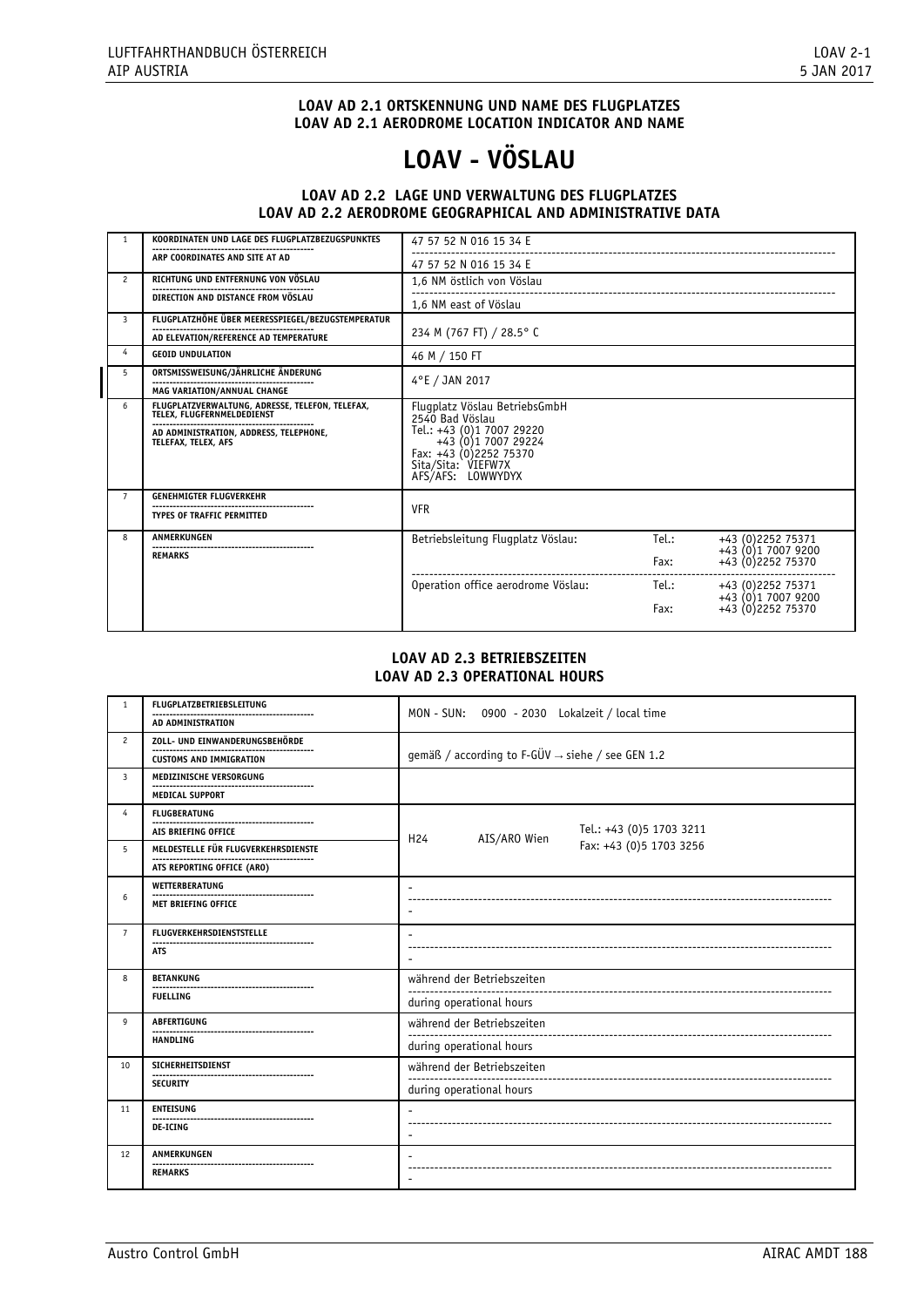# **LOAV AD 2.4 ABFERTIGUNGSDIENSTE UND EINRICHTUNGEN LOAV AD 2.4 HANDLING SERVICES AND FACILITIES**

|                | <b>FRACHTVERLADEGERÄTE</b>                                         |                                                                                    |
|----------------|--------------------------------------------------------------------|------------------------------------------------------------------------------------|
|                | <b>CARGO-HANDLING FACILITIES</b>                                   |                                                                                    |
| $\mathcal{P}$  | TREIBSTOFF/ÖLSORTEN                                                | AVGAS 100LL, JET A1, SUPER BLEIFREI / W100, 20 W 50/15 W 50                        |
|                | <b>FUEL/OIL TYPES</b>                                              | AVGAS 100LL, JET A1, SUPER UNLEADED / W100, 20 W 50/15 W 50                        |
| 3              | BETANKUNGSMÖGLICHKEITEN                                            | 25000 L jeder Treibstoffsorte                                                      |
|                | FUELLING FACILITIES/CAPACITY                                       | 25000 L of each fuel type                                                          |
| 4              | ENTEISUNGSEINRICHTUNGEN                                            |                                                                                    |
|                | <b>DE-ICING FACILITIES</b>                                         |                                                                                    |
| 5.             | VERFÜGBARE HALLENRÄUME FÜR<br><b>FLUGHAFENFREMDE LUFTFAHRZEUGE</b> | auf Anfrage                                                                        |
|                | HANGAR SPACE FOR VISITING AIRCRAFT                                 | on request                                                                         |
| 6              | REPARATUREINRICHTUNGEN FÜR<br><b>FLUGHAFENFREMDE LUFTFAHRZEUGE</b> | auf Anfrage Luftfahrzeugwerft EASA-Part145-Betrieb (Austrian Aircraft Cooperation) |
|                | REPAIR FACILITIES FOR VISITING AIRCRAFT                            | on request aircraft dock EASA-Part145-Enterprise (Austrian Aircraft Cooperation)   |
| $\overline{7}$ | ANMERKUNGEN                                                        | Treibstoff: Bezahlung wird nur mittels 'Maestro'-Funktion oder mittels Kreditkarte |
| <b>REMARKS</b> |                                                                    | akzeptiert.                                                                        |
|                |                                                                    | Fuel: Payment accepted only by 'Maestro'-function or by credit card.               |

# **LOAV AD 2.5 EINRICHTUNGEN FÜR PASSAGIERE LOAV AD 2.5 PASSENGER FACILITIES**

|                | <b>HOTELS</b>               | Vöslau Stadt                              |  |
|----------------|-----------------------------|-------------------------------------------|--|
|                | <b>HOTELS</b>               | Vöslau city                               |  |
| $\mathcal{P}$  | <b>RESTAURANTS</b>          | am Flugplatz während der Betriebszeiten   |  |
|                | <b>RESTAURANTS</b>          | at the aerodrome during operational hours |  |
| $\overline{3}$ | BEFÖRDERUNGSMITTEL          | Taxi                                      |  |
|                | <b>TRANSPORTATION</b>       | taxi                                      |  |
| 4              | MEDIZINISCHE EINRICHTUNGEN  | Sanitätsmaterial für erste Hilfe          |  |
|                | <b>MEDICAL FACILITIES</b>   | sanitary material for first aid           |  |
| 5              | <b>BANKEN UND POSTÄMTER</b> | Vöslau Stadt                              |  |
|                | <b>BANK AND POST OFFICE</b> | Vöslau city                               |  |
| 6              | <b>TOURISTENINFORMATION</b> | Vöslau Stadt                              |  |
|                | <b>TOURIST OFFICE</b>       | Vöslau city                               |  |
|                | ANMERKUNGEN                 |                                           |  |
|                | <b>REMARKS</b>              |                                           |  |

# **LOAV AD 2.6 RETTUNGS- UND FEUERWEHRDIENSTE LOAV AD 2.6 RESCUE AND FIRE FIGHTING SERVICES**

| VERFÜGBARE FEUERBEKÄMPFUNGSKATEGORIEN                            | Feuerwehrauto                |
|------------------------------------------------------------------|------------------------------|
| AD CATEGORY FOR FIRE FIGHTING                                    | fire fighting car            |
| RETTUNGSAUSRÜSTUNG                                               | laut Einsatzplan             |
| <b>RESCUE EQUIPMENT</b>                                          | according operation schedule |
| MÖGLICHKEITEN ZUR ENTFERNUNG<br>MANÖVRIERUNFÄHIGER LUFTFAHRZEUGE | Schleppfahrzeug              |
| CAPABILITY FOR REMOVAL OF DISABLED AIRCRAFT                      | towing car                   |
| ANMERKUNGEN                                                      |                              |
| <b>REMARKS</b>                                                   |                              |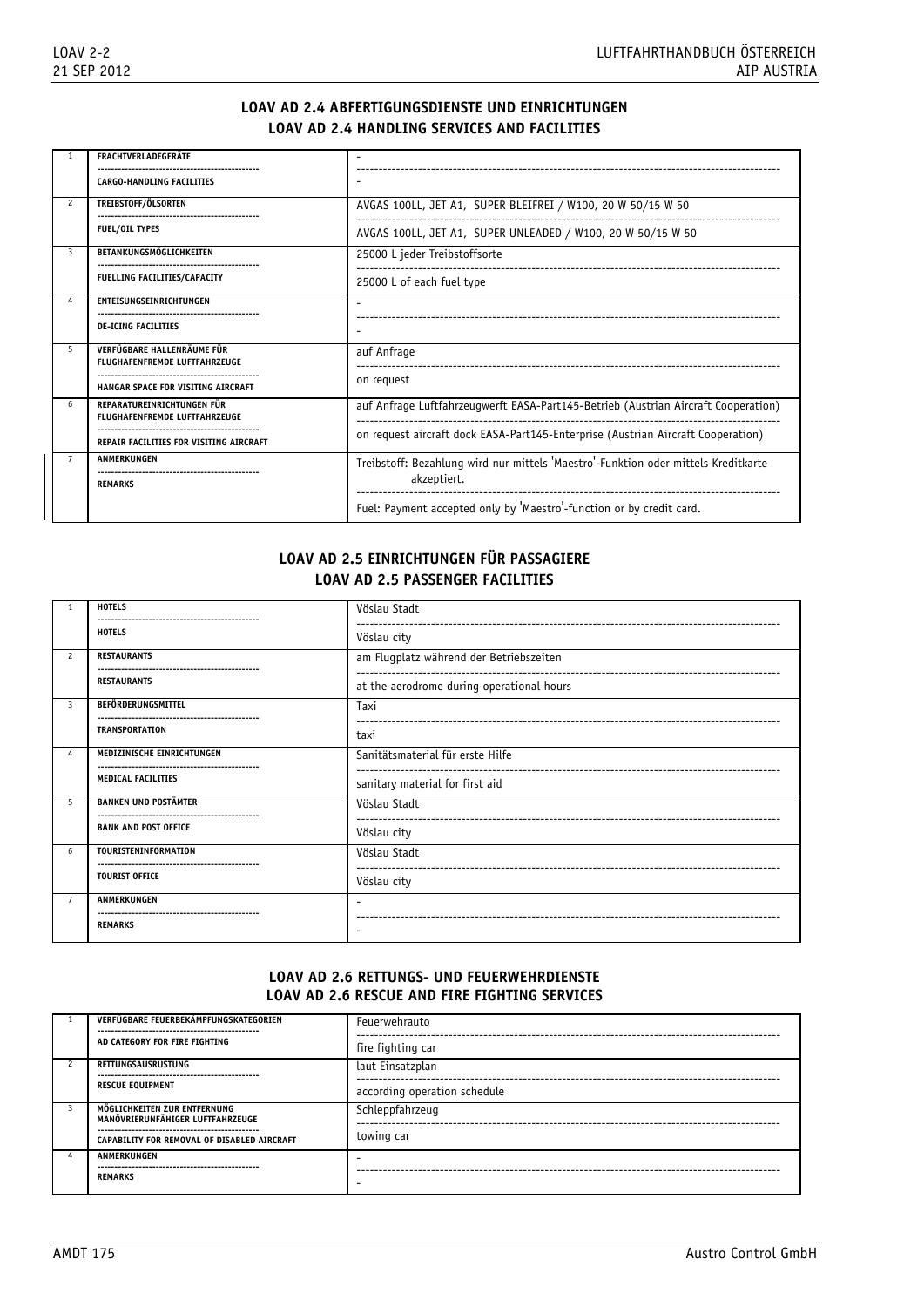$\overline{\phantom{0}}$ 

### **LOAV AD 2.7 JAHRESZEITLICH BEDINGTE VERFÜGBARKEIT - RÄUMUNG LOAV AD 2.7 SEASONAL AVAILABILITY - CLEARING**

| RÄUMUNGSAUSRÜSTUNG |                                                     | Schneepflüge, Schneefräsen, Kehrmaschine          |
|--------------------|-----------------------------------------------------|---------------------------------------------------|
|                    | TYPES OF CLEARING EQUIPMENT                         | snow ploughs, snow milling machines, road sweeper |
|                    | VORRANGIGE RÄUMUNGEN<br><b>CLEARANCE PRIORITIES</b> | Piste, Rollweg, Abstellfläche                     |
|                    |                                                     | runway, taxiway, apron                            |
|                    | ANMERKUNGEN<br><b>REMARKS</b>                       |                                                   |

# **LOAV AD 2.8 ABSTELLFLÄCHEN, ROLLWEGE UND HÖHENMESSERKONTROLLPOSITION(EN) LOAV AD 2.8 APRONS, TAXIWAYS AND CHECK LOCATIONS DATA**

|               | OBERFLÄCHE UND TRAGFÄHIGKEIT DER<br>ABSTELLFLÄCHE                    | Abstellflächen:<br>Oberfläche: Bitumen<br>Tragfähigkeit: AUW 6300 KG                |  |
|---------------|----------------------------------------------------------------------|-------------------------------------------------------------------------------------|--|
|               | APRON SURFACE AND STRENGTH                                           | surface: bitumen<br>aprons:<br>strength: AUW 6300 KG                                |  |
| $\mathcal{P}$ | BREITE, OBERFLÄCHE UND TRAGFÄHIGKEIT<br><b>DER ROLLWEGE</b>          | C, D, F:<br>Breite / width: 7,5 M<br>Breite / width: 10 M<br>A, E:                  |  |
|               | <b>TAXIWAY WIDTH, SURFACE AND STRENGTH</b>                           | Bitumen / bitumen<br>Oberfläche / surface:<br>Tragfähigkeit / strength: AUW 6300 KG |  |
| ς             | POSITION(EN) ZUR HÖHENMESSERKONTROLLE<br>UND HÖHE ÜBER MEERESSPIEGEL | Flugplatzbezugspunkt:<br>233 M (765 FT)                                             |  |
|               | ACL LOCATIONS AND ELEVATION                                          | aerodrome reference point: 233 M (765 FT)                                           |  |
| 4             | <b>VOR/INS KONTROLLPUNKTE</b><br><b>VOR/INS CHECKPOINTS</b>          |                                                                                     |  |
| 5             | ANMERKUNGEN<br><b>REMARKS</b>                                        | Bitumen<br>Stoppfläche Piste 13: Oberfläche:<br>AUW 6300 KG<br>Traqfähiqkeit:       |  |
|               |                                                                      | <b>SWY RWY 13:</b><br>surface:<br>bitumen<br>AUW 6300 KG<br>strength:               |  |

# **LOAV AD 2.9 ROLLHILFEN UND KONTROLLSYSTEME UND MARKIERUNGEN LOAV AD 2.9 SURFACE MOVEMENT GUIDANCE AND CONTROL SYSTEM AND MARKINGS**

|               | VERWENDUNG VON LUFTFAHRZEUG-STANDPLATZKENNZEI-<br>CHEN, ROLLEITLINIEN UND OPTISCHEN AN-<br>DOCK/PARKFÜHRUNGSSYSTEMEN FÜR LUFTFAHRZEUG-<br><b>STANDPLÄTZE</b> |                                                     |
|---------------|--------------------------------------------------------------------------------------------------------------------------------------------------------------|-----------------------------------------------------|
|               | USE OF AIRCRAFT STAND ID SIGNS, TWY GUIDE LINES AND<br>VISUAL DOCKING/PARKING GUIDANCE SYSTEM OF AIRCRAFT<br><b>STANDS</b>                                   |                                                     |
| $\mathcal{P}$ | PISTEN- UND ROLLWEGMARKIERUNGEN<br>SOWIE BELEUCHTUNG                                                                                                         | Pistenmarkierung, Rollwegmarkierung - gemäß ICAO    |
|               | <b>RWY AND TWY MARKINGS AND LGT</b>                                                                                                                          | runway marking, taxiway marking - according to ICAO |
| 3             | HALTEBALKEN                                                                                                                                                  |                                                     |
|               | <b>STOP BARS</b>                                                                                                                                             |                                                     |
|               | <b>ANMERKUNGEN</b>                                                                                                                                           |                                                     |
|               | <b>REMARKS</b>                                                                                                                                               |                                                     |

# **LOAV AD 2.10 FLUGPLATZHINDERNISSE LOAV AD 2.10 AERODROME OBSTACLES**

Im Anflugsektor zu Piste 13/Abflugsektor der Piste 31 verläuft eine Hochspannungsleitung in Richtung Nordosten – Südwesten in einer Entfernung von ca. 900M (2953 FT) zur Schwelle 13 mit einer Höhe von 30 M (98 FT) GND.

Within approach sector of RWY 13/departure sector of RWY 31 a high tension line is extending in direction northeast – southwest.

Distance to THR 13: approximately 900 M (2953 FT). Height above GND: 30 M (98 FT).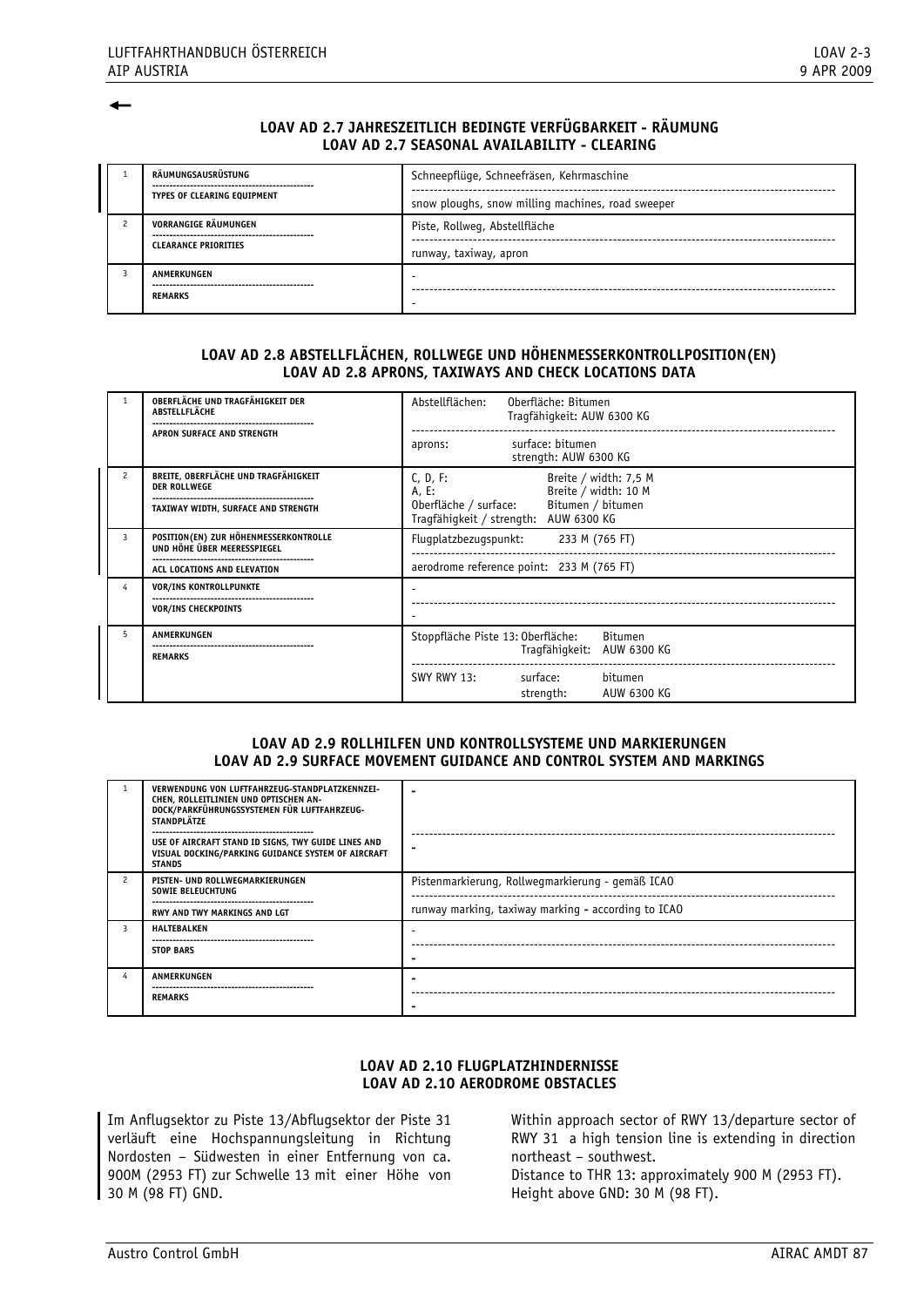### **LOAV AD 2.11 VERFÜGBARE WETTERINFORMATIONEN LOAV 2.11 METEOROLOGICAL INFORMATION PROVIDED**

| ZUGEHÖRIGER WETTERDIENST<br>$\mathbf{1}$                                                                                    | Austro Control GmbH                                                                                                                        |
|-----------------------------------------------------------------------------------------------------------------------------|--------------------------------------------------------------------------------------------------------------------------------------------|
| ASSOCIATED MET OFFICE                                                                                                       | Austro Control GmbH                                                                                                                        |
| DIENSTSTUNDEN /<br>$\overline{\phantom{a}}$<br>WETTERDIENST AUSSERHALB DER DIENSTSTUNDEN                                    | H <sub>24</sub><br>Unter der gebührenpflichtigen Telefonnummer 0900 97 9703 (aus Österreich)                                               |
| <b>HOURS OF SERVICE /</b><br>MET OFFICE OUTSIDE HOURS                                                                       | bzw. 0900 179 1703 (aus Deutschland). /<br>Via telephone number (charged) 0900 97 9703 (from Austria) and 0900 179<br>1703 (from Germany). |
| ZUSTÄNDIGE STELLE FÜR DIE TAF ERSTELLUNG/GÜLTIGKEITSDAUER<br>3<br>OFFICE RESPONSIBLE FOR TAF PREPARATION/PERIOD OF VALIDITY | Austro Control GmbH, MET OFFICE WIEN-SCHWECHAT<br>0818, 1224 (0718, 1224)                                                                  |
| ART DER LANDEWETTERVORHERSAGE/AUSGABEINTERVAL<br>$\overline{4}$                                                             |                                                                                                                                            |
| TYPE OF LANDING FORECAST/INTERVAL OF ISSUANCE                                                                               |                                                                                                                                            |
| VERFÜGBARE BERATUNG<br>5                                                                                                    | Telefon, Self briefing                                                                                                                     |
| <b>BRIEFING/CONSULTATION PROVIDED</b>                                                                                       | Telephone, self briefing                                                                                                                   |
| FLUGDOKUMENTATION SPRACHE(N)<br>6                                                                                           | Deutsch, Englisch                                                                                                                          |
| FLIGHT DOCUMENTATION LANGUAGE(S) USED                                                                                       | German, English                                                                                                                            |
| KARTEN UND SONSTIGE INFORMATIONEN FÜR BERATUNG UND<br>$\overline{7}$<br>KONSULTATION VERFÜGBAR                              | Boden- und Höhenwetterkarten, Karten für signifikantes Wetter, weitere<br>Karten für die 'Allgemeine Luftfahrt'                            |
| CHARTS AND OTHER INFORMATION AVAILABLE FOR BRIEFING AND<br>CONSULTATION                                                     | Surface- and Upper level weather charts, significant weather charts, other<br>charts for General Aviation                                  |
| ZUSÄTZLICHE AUSRÜSTUNG ZUR VERSORGUNG VON INFORMATIONEN<br>8                                                                |                                                                                                                                            |
| SUPPLEMENTARY EQUIPMENT AVAILABLE FOR PROVIDING INFORMATION                                                                 |                                                                                                                                            |
| 9<br>BEREITSTELLUNG DER INFORMATIONEN AN ATS STELLEN                                                                        |                                                                                                                                            |
| ATS UNITS PROVIDED WITH INFORMATION                                                                                         |                                                                                                                                            |
| ZUSÄTZLICHE INFORMATIONEN (VERRINGERUNG DES DIENSTES etc.)<br>10                                                            |                                                                                                                                            |
| ADDITIONAL INFORMATION (LIMITATION OF SERVICE, etc,)                                                                        |                                                                                                                                            |

# **LOAV AD 2.12 ÄUSSERE PISTENMERKMALE LOAV AD 2.12 RWY PHYSICAL CHARACTERISTICS**

| <b>KENNZAHL</b>                                               | PISTENRICHTUNG                                                                                                             | <b>MASSE DER PISTE (M)</b>                  | TRAGFÄHIGKEIT (PCN) UND<br><b>OBERFLÄCHE DER PISTE UND</b><br><b>STOPPFLÄCHE</b> | <b>SCHWELLENKOORDINATEN</b><br><b>GEOID UNDULATION DER SCHWELLE</b> | SCHWELLENHÖHE ÜBER MSL (M) |  |
|---------------------------------------------------------------|----------------------------------------------------------------------------------------------------------------------------|---------------------------------------------|----------------------------------------------------------------------------------|---------------------------------------------------------------------|----------------------------|--|
| <b>DESIGNATION RWY NR</b>                                     | <b>TRUE BRG GEO</b>                                                                                                        | DIMEMSIONS OF RWY (M)                       | STRENGTH (PCN) AND SURFACE OF<br><b>RWY AND SWY</b>                              | <b>THR COORDINATES</b><br>THR GEOID UNDULATION                      | THR ELEVATION (M)          |  |
| $\mathbf{1}$                                                  | $\overline{2}$                                                                                                             | 3                                           | 4                                                                                | 5                                                                   | 6                          |  |
| 13                                                            | 129.94°                                                                                                                    | $950 \times 23$                             | AUW 6300 KG /<br>BITUMEN/BITUMEN                                                 | N47 58 02.51 E016 15 21.87<br>46 M / 150 FT                         | 232 M / 761 FT             |  |
| AUW 6300 KG /<br>31<br>309.94°<br>950 x 23<br>BITUMEN/BITUMEN |                                                                                                                            | N47 57 42.77 E016 15 56.97<br>46 M / 150 FT | 234 M / 767 FT                                                                   |                                                                     |                            |  |
| 08                                                            | $083^\circ$                                                                                                                | $400 \times 30$                             | AUW 6300 KG / GRAS/GRASS                                                         |                                                                     |                            |  |
| 26                                                            | $263^\circ$                                                                                                                | $400 \times 30$                             | AUW 6300 KG / GRAS/GRASS                                                         |                                                                     |                            |  |
| 13 Gras / grass                                               | $130^\circ$                                                                                                                | $650 \times 25$                             | AUW 2000 KG / GRAS/GRASS                                                         |                                                                     |                            |  |
| 31 Gras / grass                                               | 310°                                                                                                                       | $650 \times 25$                             | AUW 2000 KG / GRAS/GRASS                                                         |                                                                     |                            |  |
| <b>KENNZAHL</b>                                               | <b>NEIGUNG DER</b><br><b>PISTE UND</b>                                                                                     | <b>AUSMASS DER</b><br>STOPPFLÄCHE (M)       | AUSMASS DER FREIFLÄCHE (M)                                                       | <b>AUSMASS DES</b><br>SICHERHEITSSTREIFENS(M)                       | HINDERNISFREIE ZONE        |  |
| <b>DESIGNATION RWY NR</b>                                     | <b>STOPPFLÄCHE</b><br><b>SLOPE OF</b><br><b>RWY-SWY</b>                                                                    | SWY DIMENSIONS (M)                          | CWY DIMENSIONS (M)                                                               | <b>STRIP DIMENSIONS (M)</b>                                         | OFZ                        |  |
| $\mathbf{1}$                                                  | $\overline{7}$                                                                                                             | 8                                           | 9                                                                                | 10                                                                  | 11                         |  |
| 13                                                            | 0,12%                                                                                                                      | 52                                          |                                                                                  |                                                                     |                            |  |
| 31                                                            | 0,12%                                                                                                                      |                                             |                                                                                  |                                                                     |                            |  |
| 08                                                            |                                                                                                                            |                                             |                                                                                  |                                                                     |                            |  |
| 26                                                            |                                                                                                                            |                                             |                                                                                  |                                                                     |                            |  |
| 13 Gras / grass                                               |                                                                                                                            |                                             |                                                                                  |                                                                     |                            |  |
| 31 Gras / grass                                               |                                                                                                                            |                                             |                                                                                  |                                                                     |                            |  |
|                                                               | ANMERKUNGEN<br><b>REMARKS</b>                                                                                              |                                             |                                                                                  |                                                                     |                            |  |
|                                                               | 12<br>- Verfügbarkeit der Piste 08/26 wird mittels NOTAM bekannt gegeben / Availability of runway 08/26 published by NOTAM |                                             |                                                                                  |                                                                     |                            |  |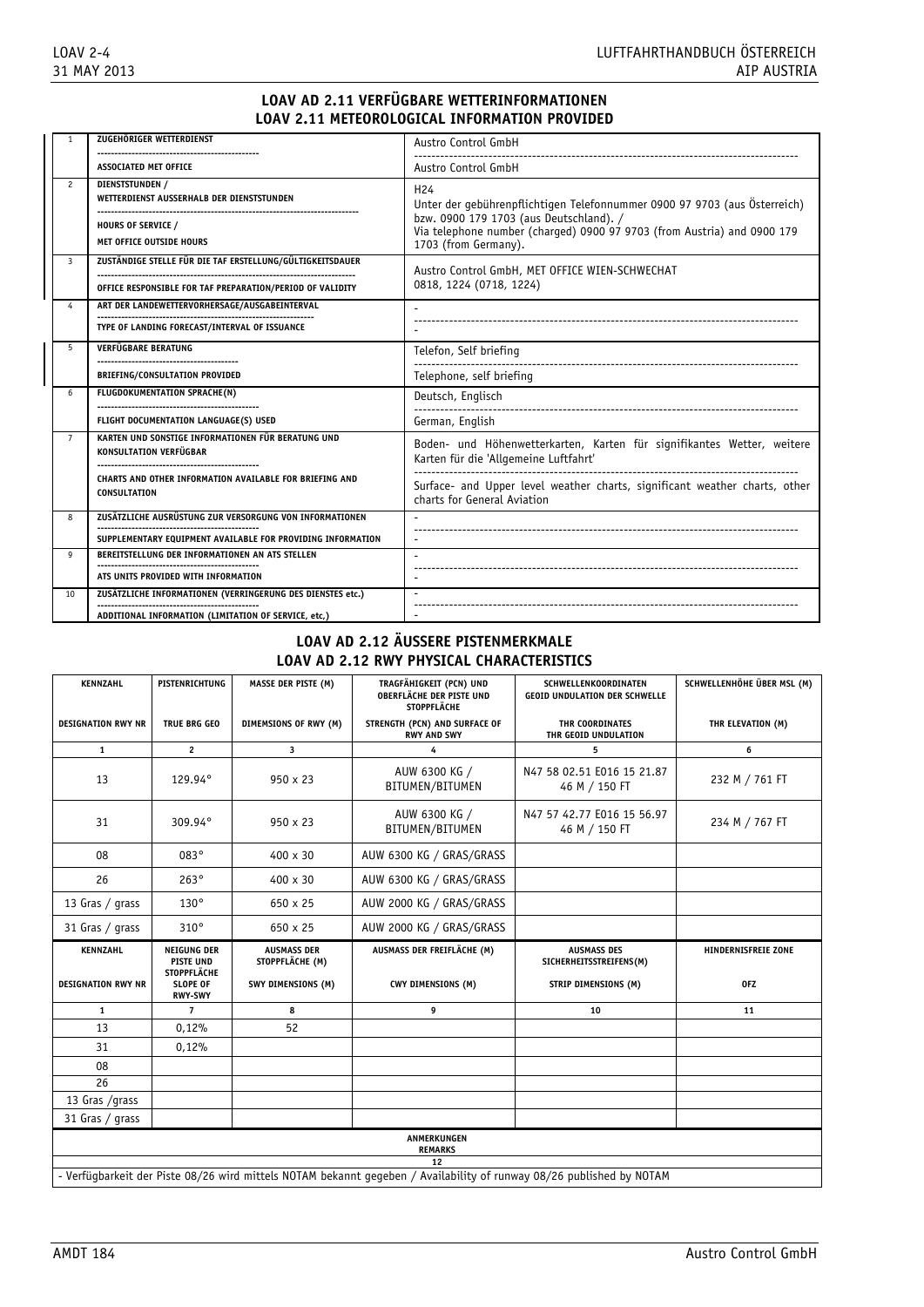$\blacksquare$ 

# **LOAV AD 2.13 VERFÜGBARE STRECKEN LOAV AD 2.13 DECLARED DISTANCES**

| PISTENBEZEICHNUNG<br><b>RWY DESIGNATOR</b> | TORA (M) | TODA (M) | ASDA (M) | LDA (M) | ANMERKUNGEN<br><b>REMARKS</b>                      |
|--------------------------------------------|----------|----------|----------|---------|----------------------------------------------------|
|                                            |          |          | 4        |         |                                                    |
|                                            | 950      | 950      | 1002     | 950     |                                                    |
| 31                                         | 950      | 950      | 950      | 950     |                                                    |
| 08                                         | 400      |          |          | 400     | Verfügbarkeit wird mittels NOTAM bekannt gegeben / |
| 26                                         | 400      |          |          | 400     | Availability published by NOTAM                    |
| 13 Gras / grass                            | 650      |          |          | 650     |                                                    |
| 31 Gras / grass                            | 650      |          |          | 650     |                                                    |

# **LOAV AD 2.14 ANFLUG- UND PISTENBEFEUERUNG LOAV AD 2.14 APPROACH AND RUNWAY LIGHTING**

| 1              | <b>RWY 13</b>                                                     |                                                                                                    |  |  |
|----------------|-------------------------------------------------------------------|----------------------------------------------------------------------------------------------------|--|--|
|                | ART, LÄNGE UND STÄRKE DER ANFLUGBEFEUERUNG                        | gerichtete Hochleistungsfeuer, 420 M, in 5 Stufen regelbar                                         |  |  |
| $\overline{2}$ | TYPE, LENGTH AND INTENSITY OF APP LIGHTING SYSTEM                 | directional high intensity lights, 420 M, adjustable in 5 stages                                   |  |  |
|                | BEFEUERUNG DER PISTENSCHWELLE, FARBE UND AUSSENBALKEN             | grün                                                                                               |  |  |
| 3              | RWY THR LIGHTS, COLOUR AND WING BARS                              | green                                                                                              |  |  |
| 4              | ART DES GLEITWINKELBEFEUERUNGSSYSTEMS                             | PAPI, bestehend aus 4 Einheiten links der Piste 13, Gleitwinkel 4,5°, in 5<br>Stufen regelbar      |  |  |
|                | TYPE OF VISUAL APP SLOPE INDICATOR SYSTEM                         | PAPI, consisting of 4 units left of RWY 13, glide angle $4.5^{\circ}$ , adjustable in 5<br>stages. |  |  |
|                | ART UND LÄNGE DER PISTENAUFSETZZONENBEFEUERUNG                    |                                                                                                    |  |  |
| 5              | TYPE AND LENGTH OF RWY TOUCHDOWN ZONE LIGHTS                      |                                                                                                    |  |  |
|                | LÄNGE, ABSTAND, FARBE UND STÄRKE DER PISTENMITTELLINIENBEFEUERUNG |                                                                                                    |  |  |
| 6              | LENGTH, SPACING, COLOUR AND INTENSITY OF RWY CL LIGHTS            |                                                                                                    |  |  |
|                | LÄNGE, ABSTAND, FARBE UND STÄRKE DER PISTENRANDBEFEUERUNG         | 950 M / 58 M / weiss (gerichtete Hochleistungsfeuer, in 5 Stufen regelbar)                         |  |  |
| 7              | LENGTH, SPACING, COLOUR AND INTENSITY OF RWY EDGE LIGHTS          | 950 M / 58 M / white (directional high intensity lights, adjustable in 5 stages)                   |  |  |
|                | FARBE DER PISTENENDBEFEUERUNG UND AUSSENBALKEN                    | rot                                                                                                |  |  |
| 8              | COLOUR OF RWY END LIGHTS AND WING BARS                            | red                                                                                                |  |  |
|                | LÄNGE UND FARBE DER STOPPFLÄCHENBEFEUERUNG                        | 52 M, rot                                                                                          |  |  |
| 9              | LENGTH AND COLOUR OF STOPWAY LIGHTS                               | 52 M, red                                                                                          |  |  |
| 10             | ANMERKUNGEN                                                       |                                                                                                    |  |  |
|                | <b>REMARKS</b>                                                    |                                                                                                    |  |  |

| 1              | <b>RWY 31</b>                                                     |                                                                                             |  |
|----------------|-------------------------------------------------------------------|---------------------------------------------------------------------------------------------|--|
| $\overline{2}$ | ART, LÄNGE UND STÄRKE DER ANFLUGBEFEUERUNG                        | gerichtete Hochleistungsfeuer, 420 M, in 5 Stufen regelbar                                  |  |
|                | TYPE, LENGTH AND INTENSITY OF APP LIGHTING SYSTEM                 | directional high intensity lights, 420 M, adjustable in 5 stages                            |  |
| 3              | BEFEUERUNG DER PISTENSCHWELLE, FARBE UND AUSSENBALKEN             | arün                                                                                        |  |
|                | RWY THR LIGHTS, COLOUR AND WING BARS                              | green                                                                                       |  |
| 4              | ART DES GLEITWINKELBEFEUERUNGSSYSTEMS                             | PAPI, bestehend aus 4 Einheiten links der Piste 31, Gleitwinkel 4°, in 5 Stufen<br>regelbar |  |
|                | TYPE OF VISUAL APP SLOPE INDICATOR SYSTEM                         | PAPI, consisting of 4 units left of RWY 31, glide angle 4°, adjustable in 5<br>stages.      |  |
| 5              | ART UND LÄNGE DER PISTENAUFSETZZONENBEFEUERUNG                    |                                                                                             |  |
|                | TYPE AND LENGTH OF RWY TOUCHDOWN ZONE LIGHTS                      |                                                                                             |  |
| 6              | LÄNGE, ABSTAND, FARBE UND STÄRKE DER PISTENMITTELLINIENBEFEUERUNG |                                                                                             |  |
|                | LENGTH, SPACING, COLOUR AND INTENSITY OF RWY CL LIGHTS            |                                                                                             |  |
| $\overline{7}$ | LÄNGE, ABSTAND, FARBE UND STÄRKE DER PISTENRANDBEFEUERUNG         | 950 M / 58 M / weiss (gerichtete Hochleistungsfeuer, in 5 Stufen regelbar)                  |  |
|                | LENGTH, SPACING, COLOUR AND INTENSITY OF RWY EDGE LIGHTS          | 950 M / 58 M / white (directional high intensity lights, adjustable in 5 stages)            |  |
| 8              | <b>FARBE DER PISTENENDBEFEUERUNG UND AUSSENBALKEN</b>             | rot                                                                                         |  |
|                | <b>COLOUR OF RWY END LIGHTS AND WING BARS</b>                     | red                                                                                         |  |
| 9              | LÄNGE UND FARBE DER STOPPFLÄCHENBEFEUERUNG                        |                                                                                             |  |
|                | LENGTH AND COLOUR OF STOPWAY LIGHTS                               |                                                                                             |  |
| 10             | ANMERKUNGEN                                                       |                                                                                             |  |
|                | <b>REMARKS</b>                                                    |                                                                                             |  |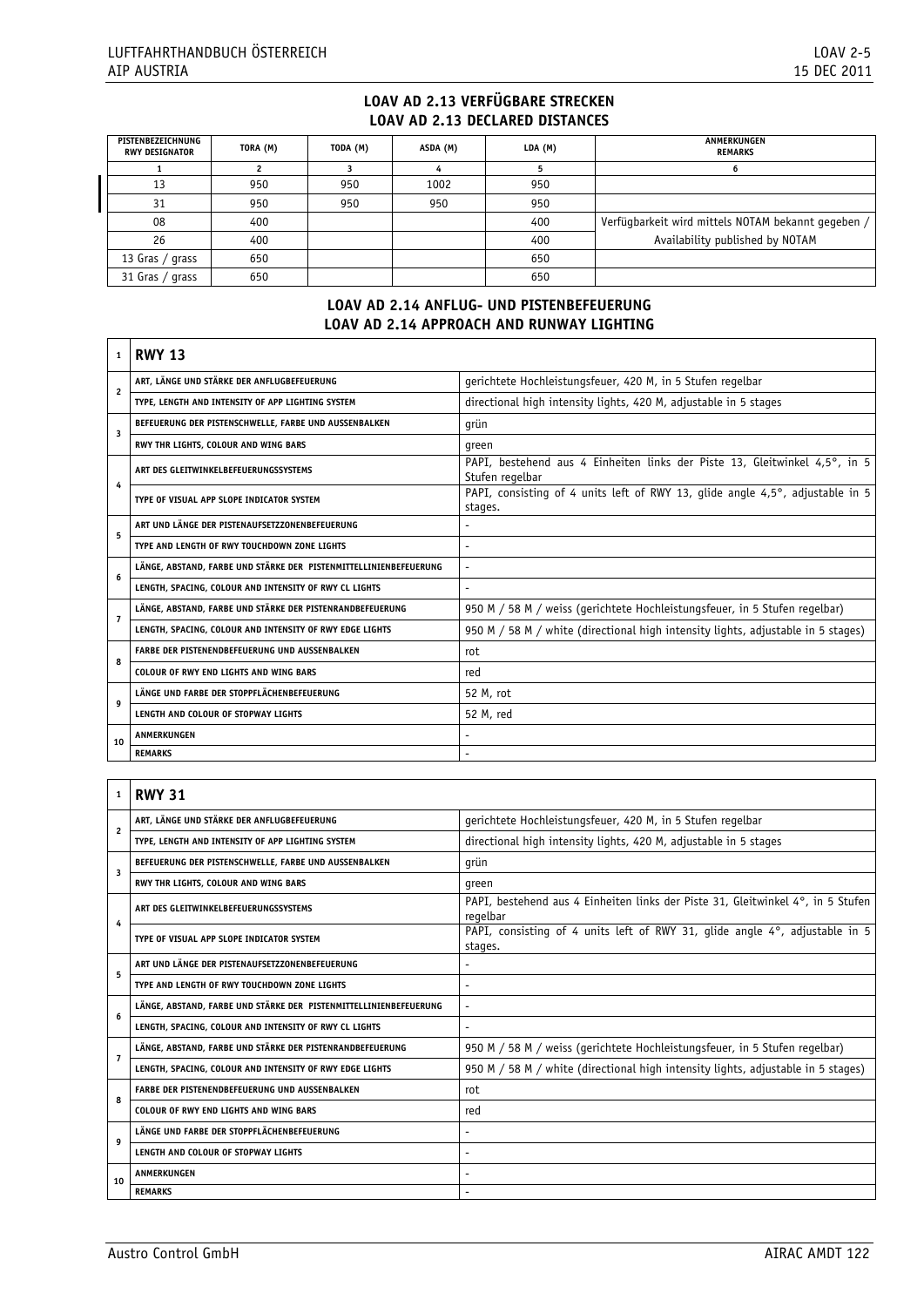# **LOAV AD 2.15 SONSTIGE BEFEUERUNG, NOTSTROMVERSORGUNG LOAV AD 2.15 OTHER LIGHTING, SECONDARY POWER SUPPLY**

| 1              | ABN/IBN STANDORT, EIGENSCHAFTEN UND BETRIEBSZEIT                |                                                                                                                                                                                                                                                                                            |  |  |
|----------------|-----------------------------------------------------------------|--------------------------------------------------------------------------------------------------------------------------------------------------------------------------------------------------------------------------------------------------------------------------------------------|--|--|
|                | ABN/IBN LOCATION, CHARACTERISTICS AND HOURS OF OPERATION        |                                                                                                                                                                                                                                                                                            |  |  |
| $\overline{2}$ | LDI STANDORT UND BEFEUERUNG, ANEMOMETER STANDORT UND BEFEUERUNG |                                                                                                                                                                                                                                                                                            |  |  |
|                | LDI LOCATION AND LGT, ANEMOMETER LOCATION AND LIGHT             |                                                                                                                                                                                                                                                                                            |  |  |
| 3              | ROLLWEGRAND- UND MITTELLINIENBEFEUERUNG                         | blau (Niederleistungsfeuer)<br>Rollwegrand:<br>Rollwege: A, C, F                                                                                                                                                                                                                           |  |  |
|                | <b>TAXIWAY EDGE AND CENTRE LINE LIGHTS</b>                      | blue (low intensity lights)<br>taxiway edge:<br>taxiways: A, C, F                                                                                                                                                                                                                          |  |  |
|                | NOTSTROMVERSORGUNG/UMSCHALTZEITEN                               | Notstromaggregat für Befeuerung, maximale Umschaltzeit 15 Sekunden                                                                                                                                                                                                                         |  |  |
| 4              | SECONDARY POWER SUPPLY/SWITCH-OVER TIME                         | secondary power engine for lighting, maximum switch over time 15 seconds                                                                                                                                                                                                                   |  |  |
| 5              | ANMERKUNGEN                                                     | Abstellflächen:<br>blaue Randfeuer (Niederleistungsfeuer) und Scheinwerfer<br>blaue Randfeuer (Niederleistungsfeuer) und Scheinwerfer<br>Tankstelle:<br>rote Hindernisfeuer<br>Hindernisbefeuerung:<br>Landerichtungsanzeiger: Leuchtstoffröhren<br>Windrichtungsanzeiger:<br>Scheinwerfer |  |  |
|                | <b>REMARKS</b>                                                  | blue edge lights (low intensity lights) and floodlights<br>aprons:<br>blue edge lights (low intensity lights) and floodlights<br>fueling station:<br>obstacle lighting: red obstacle lights<br>fluorescent tubes<br>LDI:<br>WDI:<br>floodlights                                            |  |  |

# **LOAV AD 2.16 HUBSCHRAUBERLANDEFLÄCHE LOAV AD 2.16 HELICOPTER LANDING AREA**

- 35 M x 35 M, Gras, Kategorie C,
- Tragfähigkeit Gras AUW 1500 KG,
- ICAO Tag markiert
- 35 M x 35 M, grass, category C,
- strength grass AUW 1500 KG,
- ICAO day marked.

#### **LOAV AD 2.17 ATS LUFTRAUM LOAV AD 2.17 ATS AIRSPACE**

| 1                        | BEZEICHNUNG UND SEITLICHE BEGRENZUNG<br><b>DESIGNATION AND LATERAL LIMITS</b>                                                    | NIL                                                                                                                                                                       |
|--------------------------|----------------------------------------------------------------------------------------------------------------------------------|---------------------------------------------------------------------------------------------------------------------------------------------------------------------------|
| $\overline{\phantom{a}}$ | HÖHENBEGRENZUNG<br><b>VERTICAL LIMITS</b>                                                                                        | <b>GND - 1000 FT AGL</b>                                                                                                                                                  |
| 3                        | LUFTRAUMKLASSIFIZIERUNG<br>AIRSPACE CLASSIFICATION                                                                               | G                                                                                                                                                                         |
| 4                        | RUFZEICHEN DER FLUGVERKEHRSDIENSTSTELLE<br>SPRACHE(N)<br>----------------------------------<br>ATS UNIT CALL SIGN<br>LANGUAGE(S) | NIL                                                                                                                                                                       |
| 5                        | ÜBERGANGSHÖHE<br><b>TRANSITION ALTITUDE</b>                                                                                      | 3050 M (10000 FT) AMSL                                                                                                                                                    |
| 6                        | BETRIEBSZEITEN<br><b>HOURS OF APPLICABILITY</b>                                                                                  | H <sub>24</sub>                                                                                                                                                           |
| $\overline{7}$           | ANMERKUNGEN<br><b>REMARKS</b>                                                                                                    | Für umgebenden Luftraum siehe ENR 2.1;<br>für RMZ Vöslau und TMZ LOWW siehe ENR 2.2.<br>For surrounding airspace see ENR 2.1;<br>for RMZ Vöslau and TMZ LOWW see ENR 2.2. |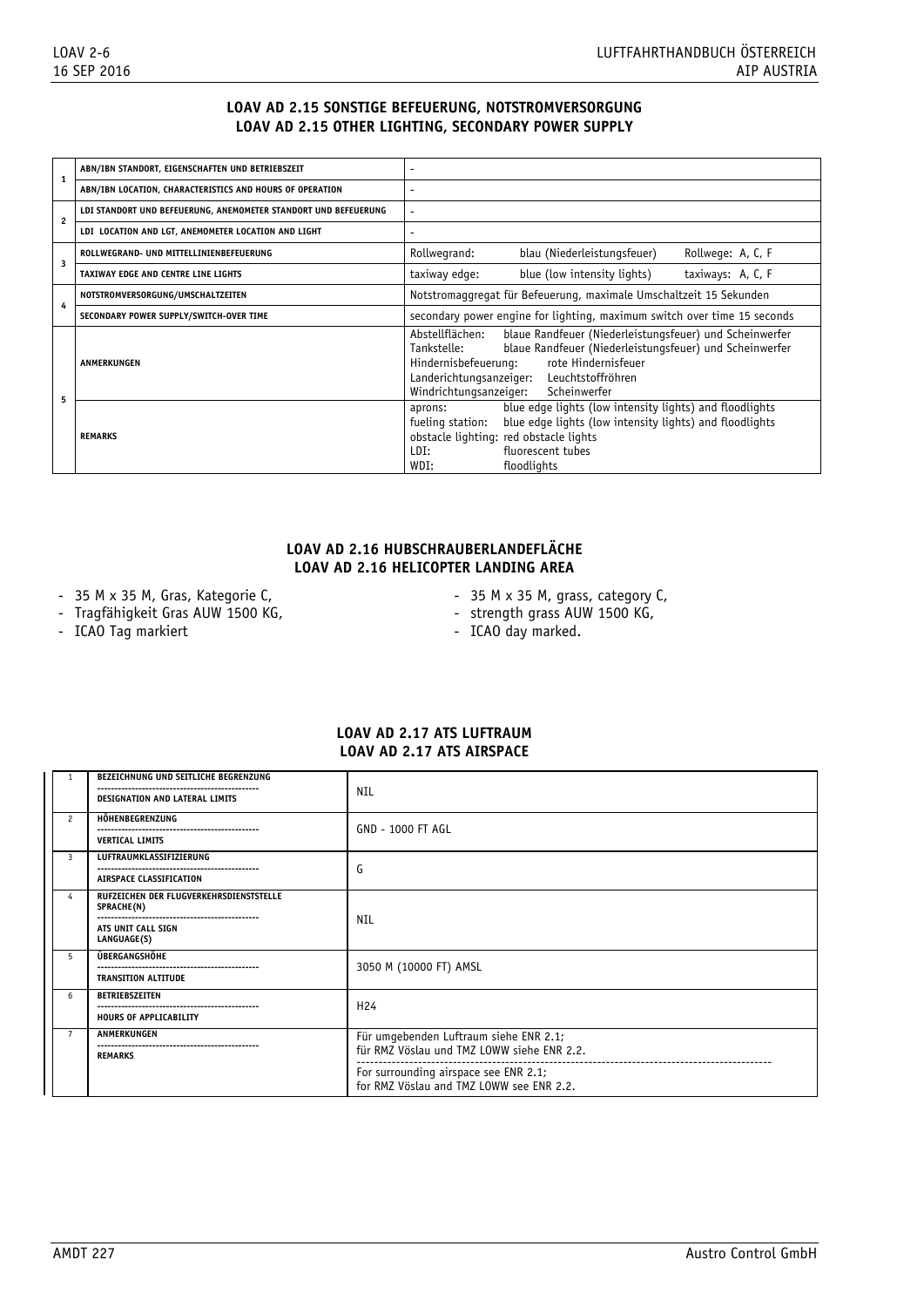# **LOAV AD 2.18 ATS FERNMELDEEINRICHTUNGEN LOAV AD 2.18 ATS COMMUNICATION FACILITIES**

| DIENSTE<br>BEZEICHNUNG<br>SERVICE<br>DESIGNATION | RUFZEICHEN<br><b>CALL SIGN</b> | FREQUENZ<br><b>FREQUENCY</b> | DIENSTSTUNDEN<br><b>HOURS OF OPERATION</b> | ANMERKUNGEN<br><b>REMARKS</b> |
|--------------------------------------------------|--------------------------------|------------------------------|--------------------------------------------|-------------------------------|
|                                                  |                                |                              |                                            |                               |
| $\overline{\phantom{0}}$                         | $\overline{\phantom{0}}$       | $\overline{\phantom{0}}$     | -                                          | $\overline{\phantom{0}}$      |

# **LOAV AD 2.19 FUNKNAVIGATIONS- UND LANDEHILFEN LOAV AD 2.19 RADIO NAVIGATION AND LANDING AIDS**

**NIL**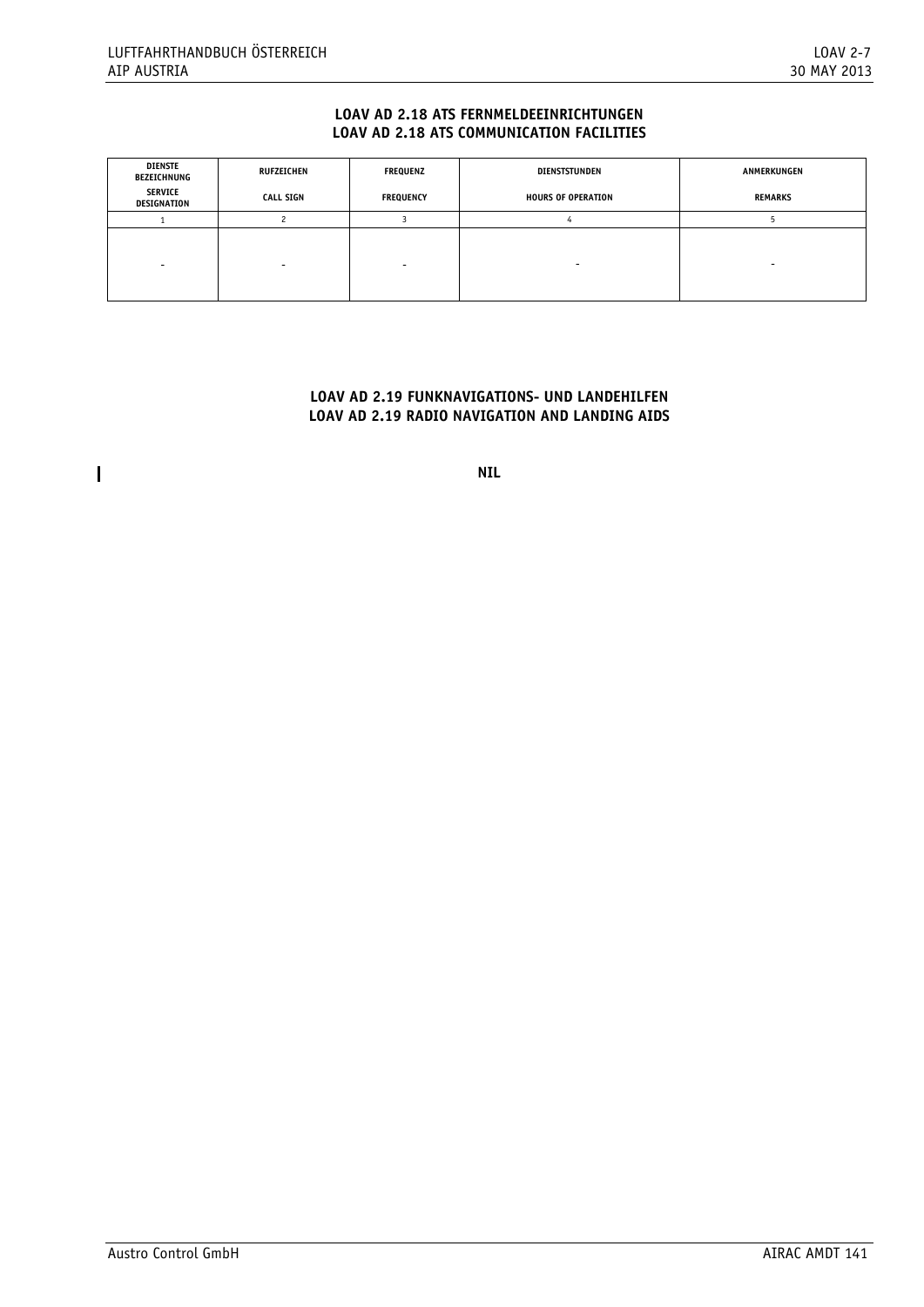Seite wurde absichtlich leer gelassen.

Page has been left blank intentionally.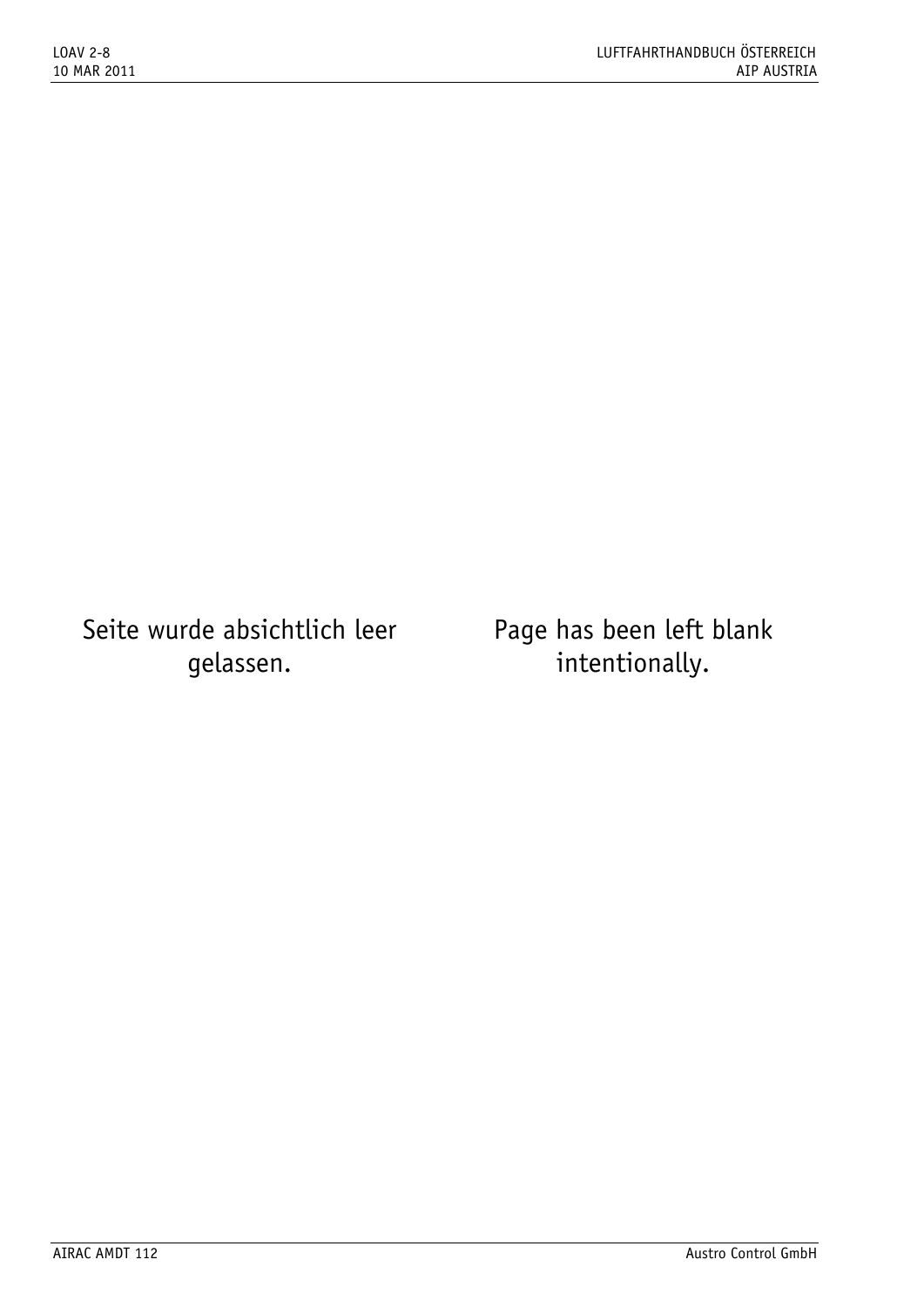#### **LOAV AD 2.20 BESONDERE LOKALE VERFAHREN LOAV AD 2.20 SPECIAL LOCAL PROCEDURES**

#### **1. Allgemeine Verfahren**

#### **1.1 Lokale Flugbeschränkungen**

- a) Abflüge und Landungen außerhalb der verlautbarten Betriebszeiten sind nur nach vorheriger Genehmigung durch die Flugplatzbetriebsleitung zulässig.
- b) Im Hinblick auf zu erledigende Zollabfertigung gilt für das Flugfeld VÖSLAU folgende Regelung:
	- Landungen und Abflüge vom/ins Ausland geplant an Werktagen, sind bis 1500 Ortszeit der Flugplatzbetriebsleitung telefonisch zu melden, jedoch spätestens 1 Stunde vor dem beabsichtigten An- oder Abflug.
	- Landungen und Abflüge vom/ins Ausland geplant an Samstagen, Sonn- und Feiertagen, sind am vorhergehenden Werktag bis 1500 Ortszeit zu melden, jedoch spätestens 2 Stunden vor dem beabsichtigten An- oder Abflug.

# **1.2 RMZ Vöslau siehe ENR 2.2.**

### **1. General procedures**

#### **1.1 Local flying restrictions**

- a) Departures and landings outside the published operating hours permitted only after consultation with the aerodrome operator.
- b) For reasons of customs clearance the following procedure is applied at the airfield VÖSLAU:
	- Flights from/to foreign countries planned to be executed on working days (MON-FRI, except legal holidays) shall be announced to the aerodrome operator until 1500 local time but latest 1 hour prior to the intended arrival or departure.
	- Flights from/to foreign countries planned to be executed on SAT, SUN and legal holidays are to be announced on the preceding working day until 1500 local time but latest 2 hours prior to the intended arrival or departure.

**1.2 RMZ Vöslau see ENR 2.2.**

# **2. Sichtflugverfahren für den Flugplatz Vöslau**

### **2.1 Allgemeines**

- a) Der Flugplatz Vöslau liegt nordwestlich der Flugbeschränkungsgebiete diesbezüglichen Bestimmungen gemäß ENR 5.1 sind zu beachten.
- b) Die TMA LOWW 3 Untergrenze 1000 FT über Grund (Luftraum Klasse E) - erstreckt sich über den gesamten Flugplatzbereich. Die entsprechenden Vorschriften gemäß ENR 1.2 (Sichtflugregeln) sind zu beachten.
- c) Der Flugplatz und der größte Teil des Platzrundenbereiches liegen innerhalb der TMZ Wien. Die entsprechenden Vorschriften gemäß ENR 2.2, Punkt 2 und LOWW AD 2.24-9 sind zu beachten.
- d) Das Überfliegen der dichtbesiedelten Gebiete in geringer Höhe ist zu vermeiden.
- e) Anfliegende Luftfahrzeuge haben zeitgerecht vor dem Einflug in die Anflugsektoren mit der Flugplatzbetriebsleitung Kontakt aufzunehmen, um über die in Verwendung befindliche Piste informiert zu werden und ihr Anflugverfahren danach auszurichten.

# **2. Procedures for VFR flights for Vöslau aerodrome**

### **2.1 General**

- a) Vöslau aerodrome is located northwest of the restricted areas Felixdorf. The relevant regulations laid down in ENR 5.1 shall be observed.
- b) TMA LOWW 3 lower limit 1000 FT GND (airspace class E) - covers the whole area of the aerodrome. The relevant regulations laid down in ENR 1.2 (Visual Flight Rules) shall be observed.
- c) The aerodrome and the main parts of the aerodrome traffic circuits are located within the TMZ Wien. The relevant regulations laid down in ENR 2.2, item 2 and LOWW AD 2.24-9 shall be observed.
- d) Avoid flying over residential areas and at low altitudes.
- e) Arriving aircraft have to contact aerodrome operation office in due time before entering the arrival sectors, to be informed about the runway in use and to select the correct arrival procedure.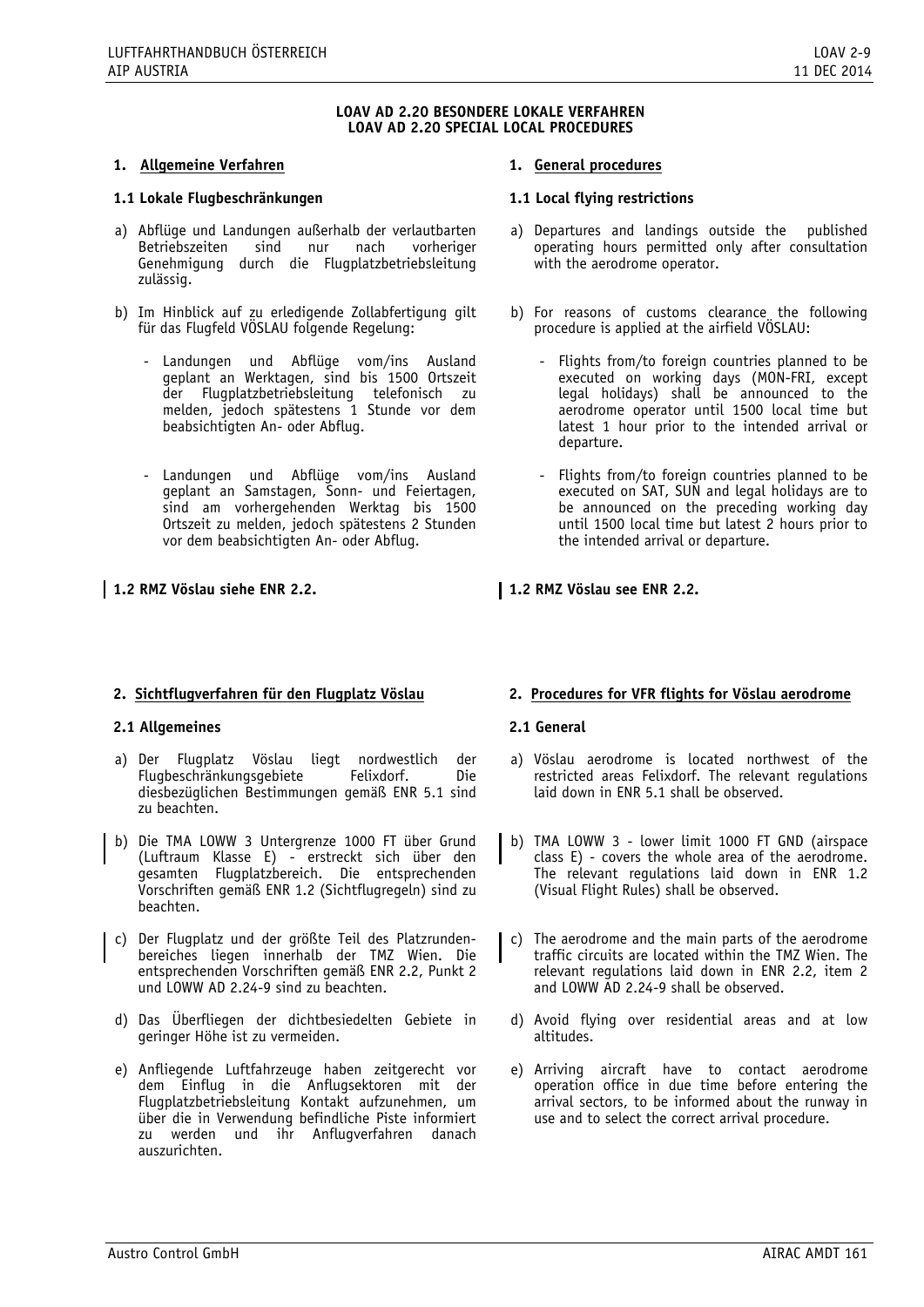Zum Zweck der Aufzeichnung der Flugspuren mittels Radar (Lärmmessung) gelten für an- und abfliegende Luftfahrzeuge folgende Regeln der Transponderschaltung!<br>Soweit nicht anders aufgetragen, haben

Luftfahrzeuge die mit Transponder ausgestattet sind, innerhalb des Flugplatzbereiches folgende Codes (soferne vorhanden MIT Druckhöhenübermittlung – Mode C) zu schalten:

 4002 bei VFR-Abflügen, 4001 bei VFR-Anflügen, 4004 bei Platzrundenflügen.

Anmerkung: Diese Regelung stellt eine Ausnahme im Sinne des Punktes ENR 2.2, Punkt 2.1 dar.

- g) Für Motorsegler und Hubschrauber gelten die Verfahren für Motorflugzeuge.
- h) NORDO Flüge sind nicht zulässig.
- i) Segelflüge sind nur nach vorheriger Absprache mit der Flugplatzbetriebsleitung zulässig.
- j) Besondere Vorsicht: Auf IFR-Anflüge von Südosten über MOVOS, die ihren Flug ab MAPT AV807 unter VFR fortsetzen und in die Platzrunde einfliegen (siehe LOAV AD 2.24-7-2).

# **2.2 Verfahren für Motorflugzeuge**

### 2.2.1 Allgemeines:

- a) Aus **L ä r m s c h u t z g r ü n d e n** sind An- und Abflüge zum bzw. vom Flugplatz Vöslau nur entlang der in der beiliegenden Karte LOAV AD 2.24-7-2 eingetragenen An- und Abflugsrouten und nur mit der für einen sicheren Flugbetrieb unbedingt erforderlichen Motorleistung durchzuführen. Steigflüge beim Abflug von LOAV sollten aus Lärmschutzgründen mit größtmöglicher Steigrate bis mindestens 1500 FT MSL durchgeführt werden.
- b) Das Überfliegen der dichtbesiedelten Gebiete in geringer Höhe ist zu vermeiden.
- c) Alle Meldepunkte sind Pflichtmeldepunkte. Die Meldepunkte A und B, sind für alle anfliegenden VFR-Flüge Pflichtmeldepunkte, nicht jedoch für abfliegende VFR-Flüge.
- d) Im Anflugbereich zur Piste 13/Abflugbereich Piste 31 südöstlich des Meldepunktes A (900 M nordwestlich der Schwelle 13) verläuft eine Hochspannungsleitung mit einer Höhe von 98 FT GND.
- e) Nach einem allfälligen Durchstartverfahren ist auf jeden Fall die festgelegte Platzrunde fortzusetzen. Im Verlauf der Platzrunde ist das Fliegen von Vollkreisen untersagt.

f) For flight track monitoring (noise monitoring) reasons arriving/departing aircraft shall observe the following transponder operating rules!

 Unless instructed otherwise, aircraft operating within the aerodrome traffic area, shall select the following transpondercodes (MODE C if available):

> 4002 at VFR-departures, 4001 at VFR-arrivals, 4004 for flights within the traffic circuits.

Remark: This regulation constitutes an exception according ENR 2.2, item 2.1.

- g) Motor-gliders and helicopters shall apply to the procedures for aeroplanes.
- h) NORDO flights to or from Vöslau aerodrome are not permitted.
- i) Glider activities are subject to permission from the aerodrome operation officer.
- j) Use Caution: For IFR-approaches from southeast via MOVOS, which continue their approach from the MAPT AV807 under VFR and entering the traffic circuit (see LOAV AD 2.24-7-2).

# **2.2 Procedures for engine driven aircraft**

2.2.1 General:

- a) For **noise abatement reasons**, departures and arrivals to and from Vöslau aerodrome are only approved along the routes depicted on chart LOAV AD 2.24-7-2 and only with minimum power setting, required for safety reasons. Departures from LOAV should climb with maximum rate of climb until passing 1500 FT MSL.
- b) Avoid flying over residential areas and at low altitudes.
- c) All published reporting points are compulsory reporting points for VFR flights. The reporting points A and B are compulsory reporting points for arriving VFR flights only.
- d) On approaches to runway 13/departures from runway 31 southeast of the reporting point A (900 M northwest of threshold 13), a high voltage line constitutes an obstacle of 98 FT GND.
- e) In case of balked landing VFR flights shall proceed according to the appropriate traffic circuit. In the traffic circuit no 360° turns shall be executed.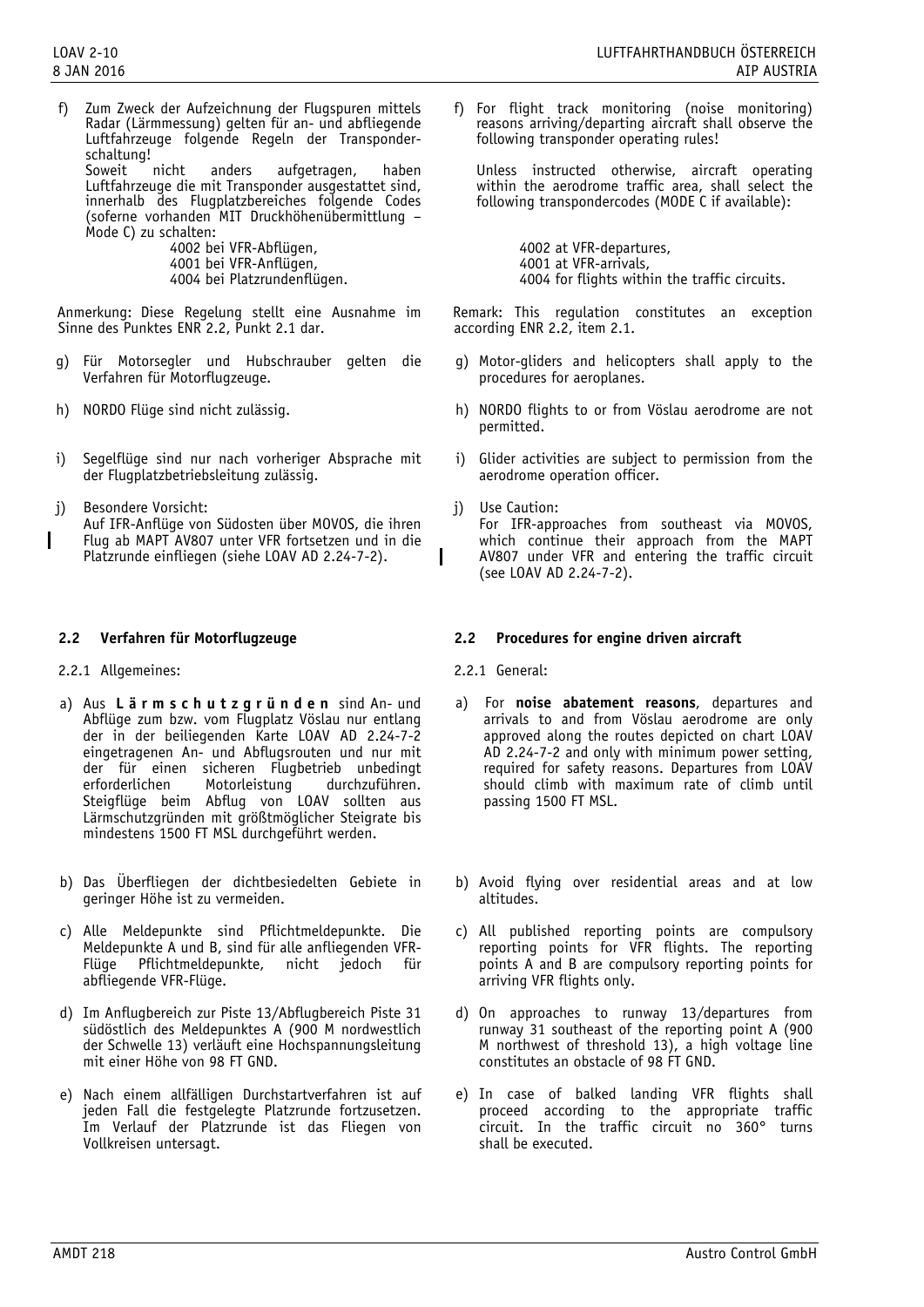- f) Bei allen An- und Abflügen, sowie in der Platzrunde ist auf IFR-Anflüge aus Richtung Südosten, die sich in das Platzrundenverfahren einordnen, zu achten (siehe LOAV AD 2.24-7-2). Wiederholte IFR-Anflüge (Trainingsflüge) dürfen nicht durchgeführt werden.
- g) Abflüge und Landungen unmittelbar vom bzw. zum Hangarvorfeld sind nur für Hubschrauber, welche auf dem Flugplatz Vöslau ständig stationiert sind, gestattet.

Richtung Norden und Osten:

Piste 13 Linkskurve nach dem Verkehrsübungsplatz (ÖAMTC) Meldepunkt **G.**

Richtung Süden und Westen:

Piste 13  $\rightarrow$  Rechtskurve nach dem Abflug  $\rightarrow$  zwischen Teesdorf und Günselsdorf Richtung Meldepunkt **S** (MNM 2500 FT MSL)  $\rightarrow$  Ausflug nach Süden.

- f) All approaches and departures, as well as flights within traffic circuit shall look out for IFRapproaches from direction southeast joining the traiffic circuit (see LOAV AD 2.24-7-2). Multiple IFR-approaches (training) are not permitted.
- g) Departures and approaches direct from or to the apron in front of the hangar are permitted only for helicopters stationed at Vöslau aerodrome.

### 2.2.2 **Abflüge von Piste 13:** 2.2.2 **Departures from RWY 13:**

Direction North and East: RWY 13  $\rightarrow$  left turn after traffic training area (ÖAMTC)  $\rightarrow$  reporting point **G**.

Direction South and West:

RWY 13  $\rightarrow$  right turn after departure  $\rightarrow$  between Teesdorf and Günselsdorf in direction reporting point **S**  (MNM 2500 FT MSL)  $\rightarrow$  to leave in direction South.

### 2.2.3 **Anflüge zur Piste 13:** 2.2.3 **Arrivals to RWY 13:**

Aus Richtung Westen:  $\overline{\text{Medepunkt}} \quad \overline{\text{U}} \rightarrow \text{Medepunkt} \quad \text{W} \rightarrow \text{Platzrunde} \quad \text{D} \rightarrow \overline{\text{Mod}}$ Meldepunkt **A** (MNM 1100 FT MSL) → Schwelle 13.

Aus Richtung Norden:

Meldepunkt  $X \rightarrow$  Gegenanflug  $\rightarrow$  Queranflug 13  $\rightarrow$ Meldepunkt **A** (MNM 1100 FT MSL) → Schwelle 13.

Aus Richtung Süden: Meldepunkt **S** (MNM 2500 FT MSL) Platzrunde **D** Meldepunkt **A** (MNM 1100 FT MSL) Schwelle 13.

Aus Richtung Westen:

Meldepunkt **T** (MNM 2500 FT MSL) Platzrunde **D** Meldepunkt **A** (MNM 1100 FT MSL)  $\rightarrow$  Schwelle 13.

#### 'Schlechtwetterroute' aus Richtung Süden:

Meldepunkt **L** (MAX 1800 FT MSL) → entlang Autobahn A2 → Meldepunkt **A** (MNM 1100 FT MSL) → Schwelle 13. Anmerkung: Diese Route ist nur bei Wetterlagen zu befliegen, welche den Einflug in Luftraum E nicht erlauben. Diese Route ist jedenfalls nur nach Abstimmung mit der Flugplatzbetriebsleitung zu befliegen.

Nach Durchführung des IFR APCH gemäß LOAV AD 2.24- 6-1 und der Beendigung des IFR-Fluges: MAPT AV807 Platzrunde **C**.

From direction West: Reporting point  $U \rightarrow$  reporting point  $W \rightarrow$  traffic circuit  $\mathbf{D}$   $\rightarrow$  reporting point **A** (MNM 1100 FT MSL)  $\rightarrow$  THR 13.

From direction North: Reporting point  $X \rightarrow$  Downwind  $\rightarrow$  Base 13  $\rightarrow$  reporting point **A** (MNM 1100 FT MSL)  $\rightarrow$  THR 13.

From direction South: Reporting point **S** (MNM 2500 FT MSL)  $\rightarrow$  traffic circuit  $\mathbf{D} \to \mathbf{P}$  reporting point **A** (MNM 1100 FT MSL)  $\to$  THR 13.

From direction West: Reporting point **T** (MNM 2500 FT MSL)  $\rightarrow$  traffic circuit  $D \rightarrow$  reporting point **A** (MNM 1100 FT MSL)  $\rightarrow$  THR 13.

'Adverse Weather route' from direction South: Reporting point L (MAX 1800 FT MSL)  $\rightarrow$  along highway A2  $\rightarrow$  reporting point **A** (MNM 1100 FT MSL)  $\rightarrow$  THR 13. Remark: This route is intended to be used only during weather conditions that do not allow an entry of airspace E. In any case the usage of this route needs prior coordination with the aerodrome operator.

After performing IFR APCH according LOAV AD 2.24-6-1 and cancellation of IFR-flight: MAPT AV807  $\rightarrow$  traffic pattern **C**.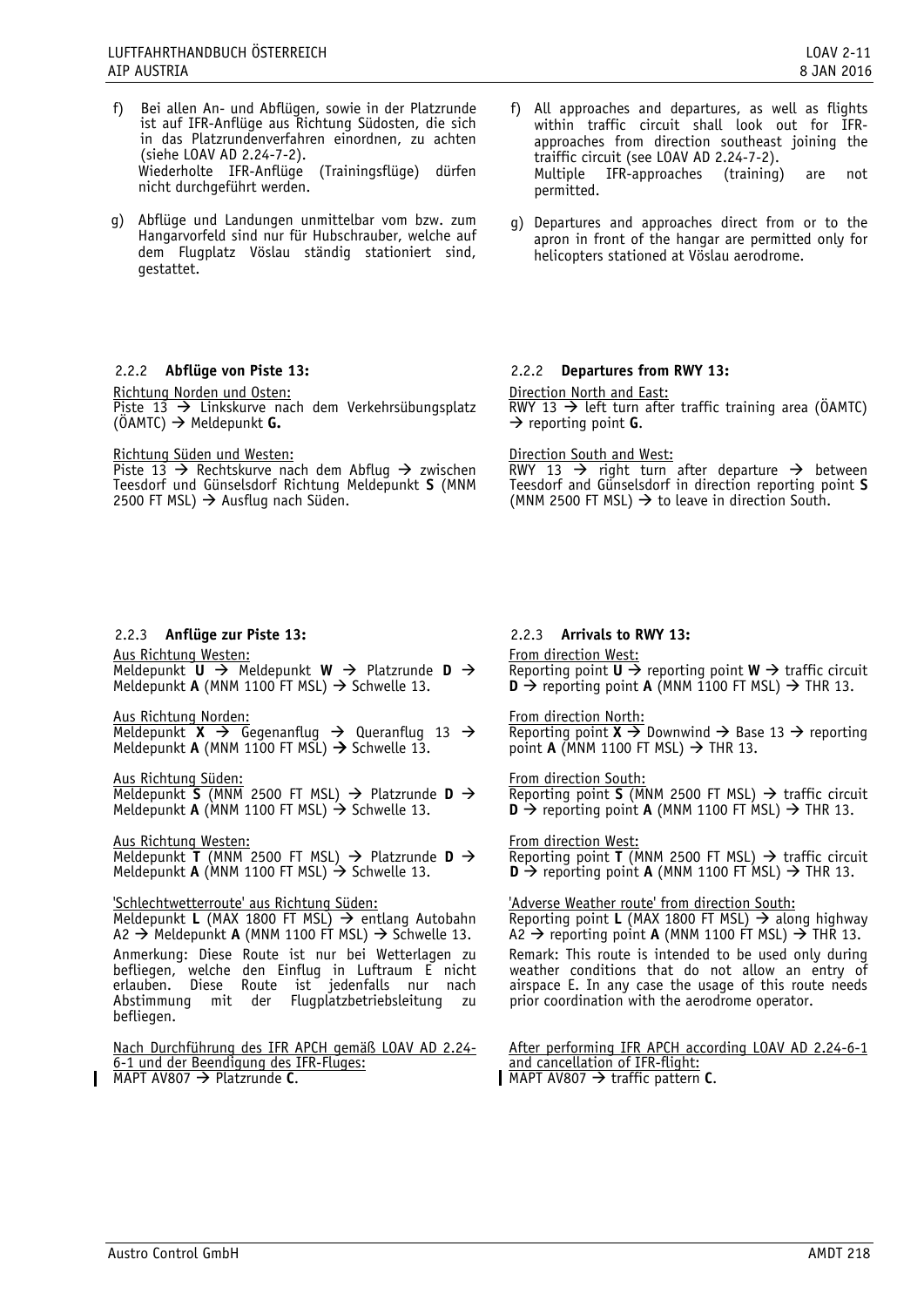Richtung Westen: Piste 31  $\rightarrow$  Meldepunkt **K**  $\rightarrow$  Meldepunkt **W**  $\rightarrow$ Meldepunkt **U**.

Richtung Westen und Süden: Piste  $31 \rightarrow$  Meldepunkt **K**  $\rightarrow$  Meldepunkt **W**  $\rightarrow$ There 51 7 There paints **N** 7 There paints **W** 7 Westen und Süden.

Richtung Norden und Osten: **Piste 31 → Rechtskurve → Platzrunde C → östlich B17** Linkskurve Richtung Meldepunkt **G**.

#### 'Schlechtwetterroute' Richtung Süden:

Piste 31  $\rightarrow$  Meldepunkt **A**  $\rightarrow$  Linkskurve  $\rightarrow$  entlang Autobahn A2 Meldepunkt **L** (MAX 1800 FT MSL).

Anmerkung: Diese Route ist nur bei Wetterlagen zu befliegen, welche den Einflug in Luftraum E nicht erlauben. Diese Route ist jedenfalls nur nach<br>Abstimmung mit der Flugplatzbetriebsleitung zu mit der Flugplatzbetriebsleitung zu befliegen.

#### 2.2.5 **Anflüge zur Piste 31:** 2.2.5 **Arrivals to RWY 31:**

Aus Richtung Westen und Norden: Meldepunkt **T** (MNM 2500 FT MSL) Platzrunde **D** Meldepunkt  $\overrightarrow{B}$  Schwelle 31.

Aus Richtung Osten: Meldepunkt  $X \rightarrow$  Platzrunde  $C \rightarrow$  Meldepunkt  $B \rightarrow$ Schwelle 31.

Aus Richtung Süden: Meldepunkt **S** (MNM 2500 FT MSL) Platzrunde **D** Meldepunkt  $\mathbf{B} \rightarrow \mathsf{Schwelle}$  31.

Nach Durchführung des IFR APCH gemäß LOAV AD 2.24- 6-1 und der Beendigung des IFR-Fluges:

MAPT AV807  $\rightarrow$  zwischen Tattendorf und Teesdorf  $\rightarrow$ Platzrunde  $C \rightarrow$  Meldepunkt  $B \rightarrow$  Schwelle 31.

### Abflug Piste 13:

Piste 13  $\rightarrow$  Linkskurve nach dem und um den  $V$ erkehrsübungsplatz (ÖAMTC)  $\rightarrow$  Gegenanflug südlich der Haidhofsiedlung  $\rightarrow$  Queranflug nach Überflug der Autobahn und zwischen Meldepunkt **K** und Meldepunkt **A**  $\rightarrow$  Meldepunkt **A** (MNM 1100 FT MSL)  $\rightarrow$  Schwelle 13.

#### Abflug Piste 31:

Piste 31  $\rightarrow$  Rechtskurve nach Überflug der Autobahn A2  $\rightarrow$  Gegenanflug südlich der Haidhofsiedlung  $\rightarrow$ Queranflug nach dem Überflug der B17 und um den Verkehrsübungsplatz (ÖAMTC) Meldepunkt **B** Schwelle 31.

**Platzrundenhöhe:** MNM 1500 FT MSL.

### 2.2.4 **Abflüge von Piste 31:** 2.2.4 **Departures from RWY 31:**

Direction West:

RWY 31  $\rightarrow$  reporting point **K**  $\rightarrow$  reporting point **W**  $\rightarrow$ reporting point **U**.

Direction West and South:

RWY 31  $\rightarrow$  reporting point **K**  $\rightarrow$  reporting point **W**  $\rightarrow$ reporting point **T** (MNM 2500 FT MSL)  $\rightarrow$  to leave in direction West and South.

Direction North and East:

RWY 31  $\rightarrow$  right turn  $\rightarrow$  traffic pattern **C**  $\rightarrow$  east of B17 left turn to reporting point **G**.

'Adverse Weather route' direction South:

RWY 31  $\rightarrow$  reporting point  $\overline{A}$   $\rightarrow$  left turn  $\rightarrow$  along highway A2  $\rightarrow$  reporting point **L** (MAX 1800 FT MSL).

Remark: This route is intended to be used only during weather conditions that do not allow an entry of airspace E. In any case the usage of this route needs prior coordination with the aerodrome operator.

From direction West and North:

Reporting point **T** (MNM 2500 FT MSL)  $\rightarrow$  traffic circuit  $D \rightarrow$  reporting point  $B \rightarrow$  THR 31.

From direction East: Reporting point  $X \rightarrow$  traffic pattern  $C \rightarrow$  reporting point  $B \rightarrow THR$  31.

From direction South: Reporting point **S** (MNM 2500 FT MSL)  $\rightarrow$  traffic circuit  $\mathbf{D} \rightarrow$  reporting point  $\mathbf{B} \rightarrow$  THR 31.

After performing IFR APCH according LOAV AD 2.24-6-1 and cancellation of IFR-flight:

 $\overline{\phantom{a}}$  MAPT AV807  $\rightarrow$  between Tattendorf and Teesdorf  $\rightarrow$ traffic circuit  $C \rightarrow$  reporting point  $B \rightarrow$  THR 31.

# 2.2.6 **Platzrunde C** 2.2.6 **Traffic pattern C**

# DEP RWY 13:

 $\overline{RWY}$  13  $\rightarrow$  left turn after and around traffic training area (ÖAMTC)  $\rightarrow$  Downwind south of Haidhofsiedlung  $\rightarrow$ Base turn after passing highway A2 and between reporting point  $K$  and reporting point  $A \rightarrow$  reporting point **A** (MNM 1100 FT MSL)  $\rightarrow$  threshold 13.

#### DEP RWY 31:

RWY 31  $\rightarrow$  right turn after passing highway A2  $\rightarrow$ Downwind south of Haidhofsiedlung  $\rightarrow$  base turn after passing the road B17 and around the traffic training area ( $\tilde{O}$ AMTC)  $\rightarrow$  reporting point **B**  $\rightarrow$  threshold 31.

**Traffic pattern altitude:** MNM 1500 FT MSL.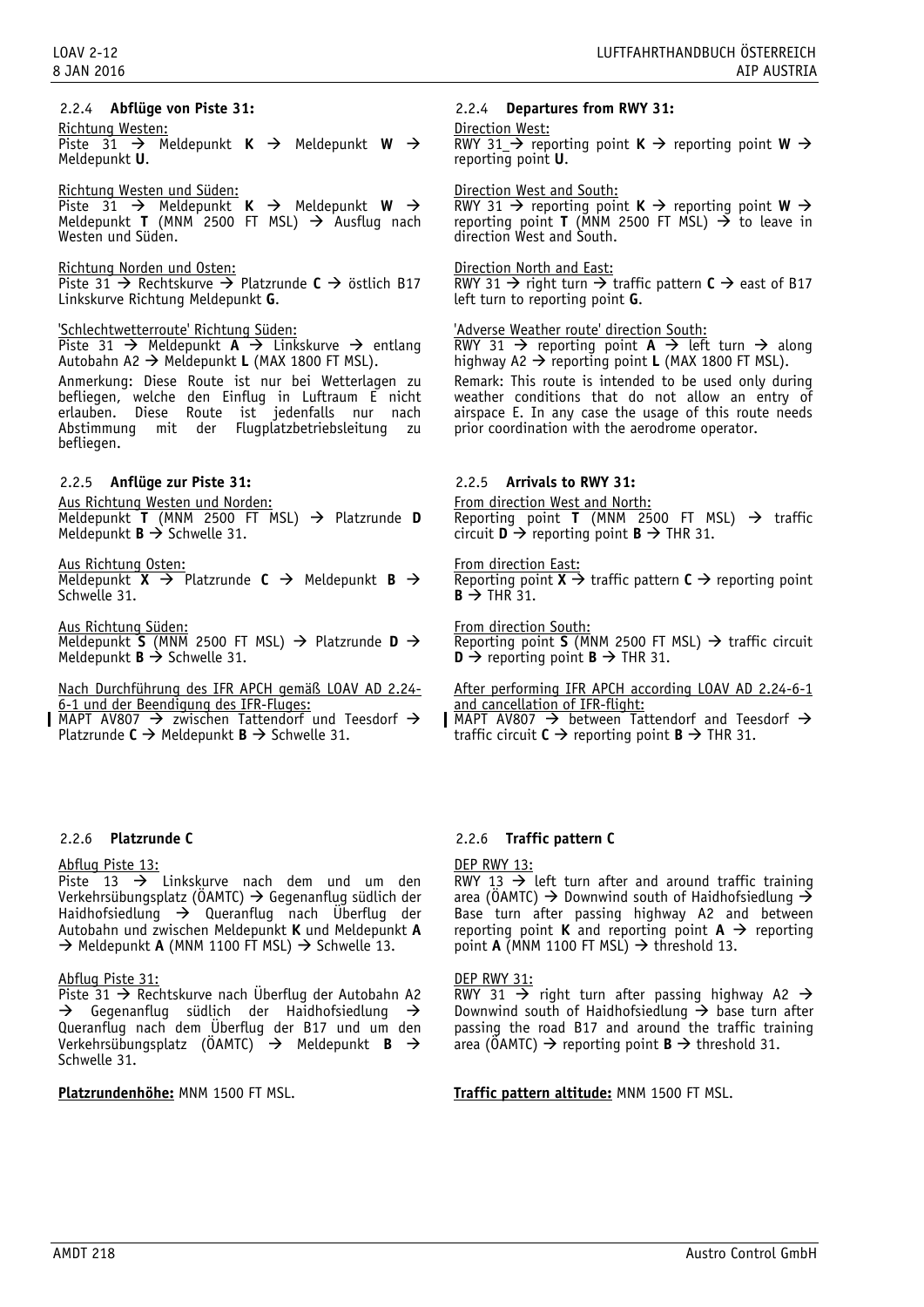Abflug Piste 13: Piste 13  $\rightarrow$  Rechtskurve nach dem Abflug  $\rightarrow$  zwischen Teesdorf und Günselsdorf Richtung Meldepunkt **S (**MNM 2500 FT MSL) Meldepunkt **T (**MNM 2500 FT MSL) Meldepunkt **W** Meldepunkt **K** Meldepunkt **A (**MNM 1100 FT MSL)  $\rightarrow$  Schwelle 13.

#### Abflug Piste 31:

Piste 31  $\rightarrow$  Meldepunkt **K**  $\rightarrow$  Meldepunkt **W**  $\rightarrow$ Meldepunkt **T (**MNM 2500 FT MSL) Meldepunkt **S (**MNM 2500 FT MSL) Meldepunkt **E**  Meldepunkt **B**   $\rightarrow$  Schwelle 31.

#### **Platzrundenhöhe:** 2500 FT MSL

(MNM 2500 FT MSL zwischen Meldepunkt **S** und Meldepunkt **T**).

- Meldepunkt A (N475826 E0161445) Schnittpunkt der verlängerten Pistenmittellinie mit der Autobahn A2 (MNM 1100 FT MSL)
- Meldepunkt B (N475734 E0161614) Schnittpunkt der verlängerten Pistenmittellinie mit Straße B17
- Meldepunkt E (N475633 E0161809) südlich Tattendorf
- Meldepunkt G (N475904 E0161910) nördlich Oberwaltersdorf beim Schlosssee
- Meldepunkt K (N475918 E0161324) südliche Grenze der Kaserne Baden
- Meldepunkt L (N475606 E0161239) Autobahnzu-/abfahrt Leobersdorf (MAX 1800 FT MSL)
- Meldepunkt S (N475451 E0161525) Holzlagerplatz südlich des Schönauer Teiches (MNM 2500 FT MSL)
- Meldepunkt T (N475804 E0161018) zwischen den Steinbrüchen beim Steinernen Kreuz (MNM 2500 FT MSL)
- Meldepunkt U (N480046 E0160952) Schlinge des Flusses Schwechat beim Beethovenstein
- Meldepunkt W (N475936 E0161153) Ausläufer Sieghartstal, nördlich Sooß
- Meldepunkt X (N480000 E0161756) Brücke der Bundesstraße B17 über die Autobahn A2
- 

# 2.2.7 **Platzrunde D** 2.2.7 **Traffic pattern D**

#### DEP RWY 13:

RWY 13  $\rightarrow$  right turn after departure  $\rightarrow$  between Teesdorf and Günselsdorf in direction reporting point **S**  (MNM 2500 FT MSL)  $\rightarrow$  reporting point **T** (MNM 2500 FT MSL)  $\rightarrow$  reporting point **W**  $\rightarrow$  reporting point **K**  $\rightarrow$ reporting point **A** (MNM 1100 FT MSL)  $\rightarrow$  threshold 13.

#### DEP RWY 31:

RWY 31  $\rightarrow$  reporting point **K**  $\rightarrow$  reporting point **W**  $\rightarrow$ reporting point  $T$  (MNM 2500 FT MSL)  $\rightarrow$  reporting point **S** (MNM 2500 FT MSL)  $\rightarrow$  reporting point  $E \rightarrow$  reporting point  $\mathbf{B} \to$  threshold 31.

#### **Traffic pattern altitude:** 2500 FT MSL (MNM 2500 FT MSL between reporting point **S** and reporting point **T**).

- 2.2.8 Beschreibung der Meldepunkte 2.2.8 Definition of reporting points
	- Reporting point A (N475826 E0161445) Crossing of the extended RWY Centerline with the highway A2 (MNM 1100 FT MSL)
	- Reporting point B (N475734 E0161614) Crossing of the extended RWY Centerline with the road B17
	- Reporting point E (N475633 E0161809) south of Tattendorf
	- Reporting point G (N475904 E0161910) north of Oberwaltersdorf at the Schlosssee
	- Reporting point K (N475918 E0161324) south edge of the army barack Baden
	- Reporting point L (N475606 E0161239) highway entry/exit Leobersdorf (MAX 1800 FT MSL)
	- Reporting point S (N475451 E0161525) lumberyard south of the Schönauer Teich (MNM 2500 FT MSL)
	- Reporting point T (N475804 E0161018) between the stone pits west of Bad Vöslau at the Steinernes Kreuz (MNM 2500 FT MSL)
	- Reporting point U (N480046 E0160952) bend of the river Schwechat at the hill Beethovenstein
	- Reporting point W (N475936 E0161153) end of the valley Sieghartstal, north of Sooß
	- Reporting point X (N480000 E0161756) Bridge of the federal road B17 over the motorway A2
- | Meldepunkt AV807 (N475631 E0161838) | Reporting point AV807 (N475631 E0161838)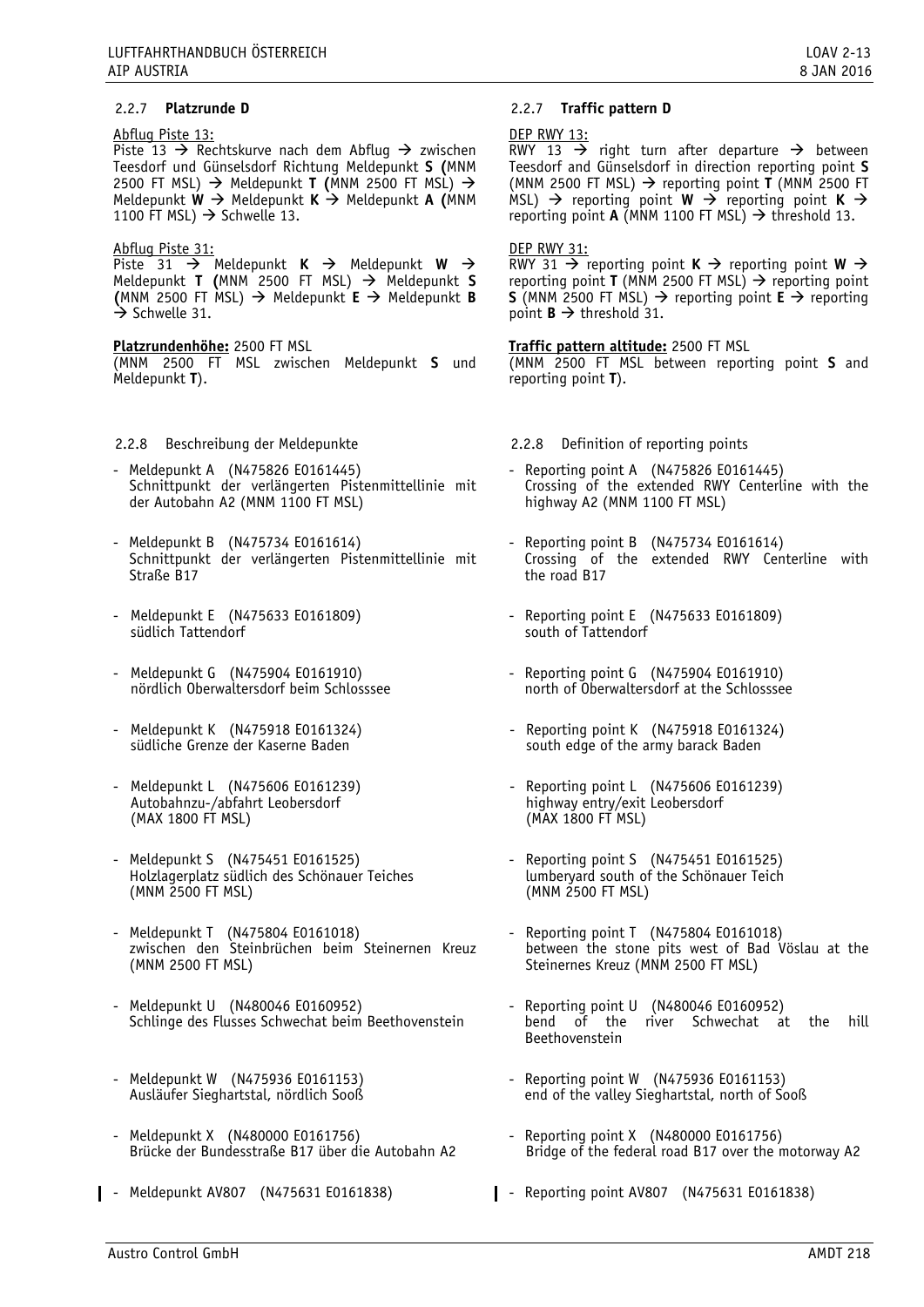# **2.3 Abweichungen 2.3 Deviations**

Abweichungen von den angeführten Sichtflugstrecken und Verfahren sind nur bei besonderer Notwendigkeit (z.B. aus meteorologischen, verkehrsbedingten und technischen Gründen) zulässig.

Flugplanabgabe:

Die Abgabe des Flugplanes, Übermittlung der Startzeit (ATD) und Schließung des Flugplanes obliegt dem verantwortlichen Piloten.

Die Abgabe des Flugplanes sollte möglichst an AIS/ARO Wien erfolgen. Die Flugberatung sollte möglichst bei AIS/ARO Wien eingeholt werden. Die Wetterberatung sollte möglichst beim MET Office Wien eingeholt werden.

Derzeit steht lediglich ein Wolkendurchstoßverfahren basierend auf GNSS (RNAV) zur Verfügung. Eine Landung nach IFR ist derzeit nicht möglich und genehmigt.

Deviations from the prescribed routes and procedures shall only be executed if absolutely necessary (e.g. for meteorological, traffic or technical reasons).

### **2.4 Sonstiges 2.4 Miscellaneous**

Submission of flight plan:

The pilot in command is responsible for submission of flight plan, transmission of actual time of departure (ATD) and for 'Closing of the Flight Plan'.

Flight plan(s) should be submitted to AIS/ARO Wien. Pre-Flight Briefing should be obtained from AIS/ARO Wien. Meteorological Briefing should be obtained from MET Office Wien.

### **3. Instrumentenflugverfahren 3. Instrument flight procedures**

Currently only a cloud breaking procedure based on GNSS (RNAV) is available.

An IFR landing is currently not possible and allowed.

# **LOAV AD 2.21 VERFAHREN ZUR LÄRMVERMEIDUNG LOAV AD 2.21 NOISE ABATEMENT PROCEDURES**

Siehe AD 2.20 Pkt. 2.2 Siehe AD 2.20 item 2.2

# **LOAV AD 2.22 FLUGVERFAHREN LOAV AD 2.22 FLIGHT PROCEDURES**

Siehe AD 2.20 See AD 2.20

# **LOAV AD 2.23 ZUSÄTZLICHE INFORMATIONEN LOAV AD 2.23 ADDITIONAL INFORMATION**

### **1. Fernmeldeeinrichtungen 1. Communication facilities**

**RUFZEICHEN FREQUENZ DIENSTSTUNDEN ANMERKUNGEN CALL SIGN FREQUENCY HOURS OF OPERATION REMARKS**  1 2 3 3 4 VÖSLALL FLUGPLATZ VÖSLAU AERODROME 118.600 MHZ 0900 - 2030 Lokalzeit / local time Einschränkungen möglich hours may be reduced NOTFREQUENZ FÜR ALLE DIENSTE EMERGENCY FREQUENCY FOR ALL SERVICES 121.500 MHZ 0900 - 2030 Lokalzeit / local time Einschränkungen möglich hours may be reduced

### **2. "Waypoint"-Liste - Instrumentenflugverfahren 2. Waypoint list - Instrument flight procedures**

| <b>IDENT</b> | LAT          | LONG          | <b>REF</b>                |
|--------------|--------------|---------------|---------------------------|
| AV806        | 47 55 18.25N | 016 23 39.30E | IAP RWY 13.<br>IAP RWY 31 |
| AV807        | 47 56 31.21N | 016 18 38.45E | IAP RWY 31<br>IAP RWY 13. |
| <b>MOVOS</b> | 47 54 40.60N | 016 26 14.08E | IAP RWY 31<br>IAP RWY 13. |